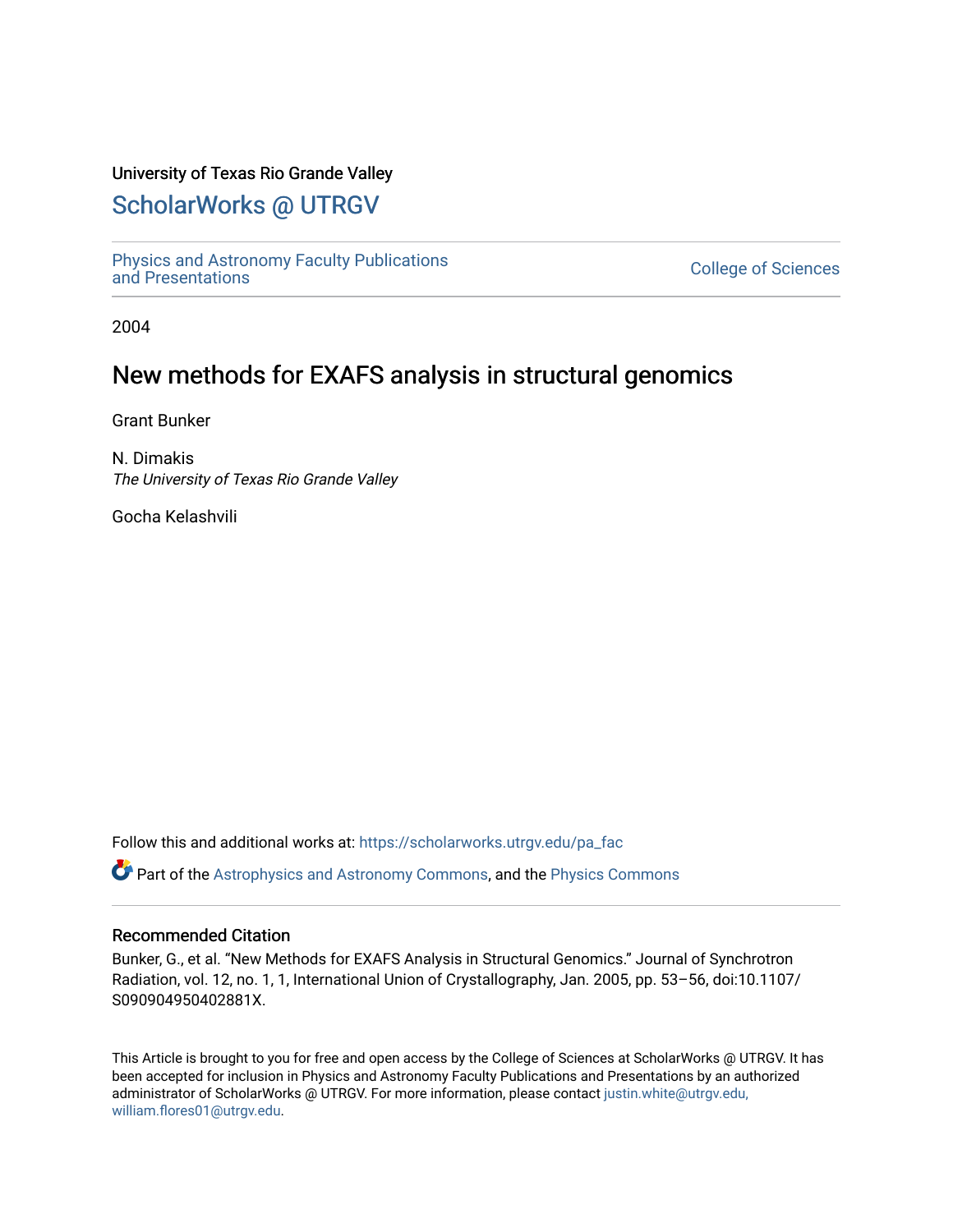Journal of Synchrotron Radiation

ISSN 0909-0495

Received 15 September 2003 Accepted 5 November 2004

# New methods for EXAFS analysis in structural genomics

#### Grant Bunker,\* Nicholas Dimakis and Gocha Khelashvili

Illinois Institute of Technology, Physics, BCPS Department, Chicago, IL 60616, USA. E-mail: bunker@iit.edu

Data analysis is one of the remaining bottlenecks in high-throughput EXAFS for structural genomics. Here some recent developments in methodology are described that offer the potential for rapid and automated XAS analysis of metalloproteins.

 $\odot$  2005 International Union of Crystallography Printed in Great Britain - all rights reserved

Keywords: XAS; EXAFS; data analysis; structural genomics.

#### 1. Introduction

The Human Genome Project has provided a wealth of genetic information whose structural and functional implications have only begun to be tapped. A large amount of effort is presently being invested to express, crystallize, measure diffraction patterns and determine the crystal structures of expressed proteins.

Even having accomplished this, determining the functional role of a protein from a crystal structure is generally not a simple or even well defined task. In many cases proteins may require insertion of metal cofactors or other post-translational modifications that occur in cells, but may or may not happen in vitro. Proteins may fold differently depending on the metal cofactors with which they are presented. Evidently there is a need to structurally characterize metalloprotein structures before, during and after crystallization.

X-ray absorption fine-structure (XAFS) spectroscopy has strengths and weaknesses relative to X-ray crystallography and higher-dimensional NMR. Although it is a relatively nearsighted technique, probing atoms only several angstroms from the selected metal atoms, if the metal is in a functionally important site within the protein it provides a unique perspective, and can do so under non-crystalline conditions.

In recent years substantial improvements have been made in third-generation synchrotron radiation sources, beamline optics, controls and detectors. Good quality EXAFS data on millimolar concentration samples can be acquired with scan times of seconds and total integration times of minutes. Analyzers are now available (Zhang et al., 1999; Karanfil et al., 2000) that effectively eliminate problems due to detector saturation. Cumulatively these advances offer the potential for high-throughput acquisition of XAFS data for structural genomics.

Despite these improvements to experimental methods, however, a significant rate-limiting step still exists: analysis of the EXAFS data. Historically this has been carried out in a labor-intensive manner by data reduction and subsequent modeling of the atomic distribution. There have been significant improvements in theoretical methods (Ankudinov et al., 1998; Filipponi & Di Cicco, 2000), and with improvements in computational power there now appears to be a good potential for high-throughput methods of data analysis of biological data.

#### 2. Data reduction and analysis

Biological EXAFS data analysis can be divided into three stages: data reduction, first-shell data analysis and multi-shell modeling. Data reduction normally consists of the following steps: applying instrumental (e.g. detector dead-time) corrections if needed; scan averaging to improve signal-to-noise ratio; selection of energy zero; normalization to unit edge step; interpolation to k-space; and background subtraction to obtain the EXAFS signal. These steps can be carried out in an automated manner (Newville et al., 1993).

First-shell data analysis is usually accomplished by restricting the range of interest in r-space by Fourier methods. Modeling the first-shell distribution of atoms may be simple or complex depending on the number of different atomic species present in the first shell, the variation in distances, and more subtle issues such as the relative scattering phases of the atoms, the extent of the usable data range, weighting etc. The traditional approach of modeling the distribution as sums of Gaussian or slightly non-Gaussian (e.g. Poisson distribution) subshells is often successful, but this non-linear modeling process can be poorly conditioned or even numerically unstable in complex cases. Because the fitting is non-linear, i.e. the fitting function depends non-linearly on the fit parameters, traditional algorithms are prone to get caught in multiple false minima rather than the global best fit.

### 3. Direct methods to determine the nearest-neighbor distribution

There now exist (Khelashvili & Bunker, 1999; Khelashvili, 2001) direct methods for determining the distribution of atoms in the first shell in an automated way. These do not require the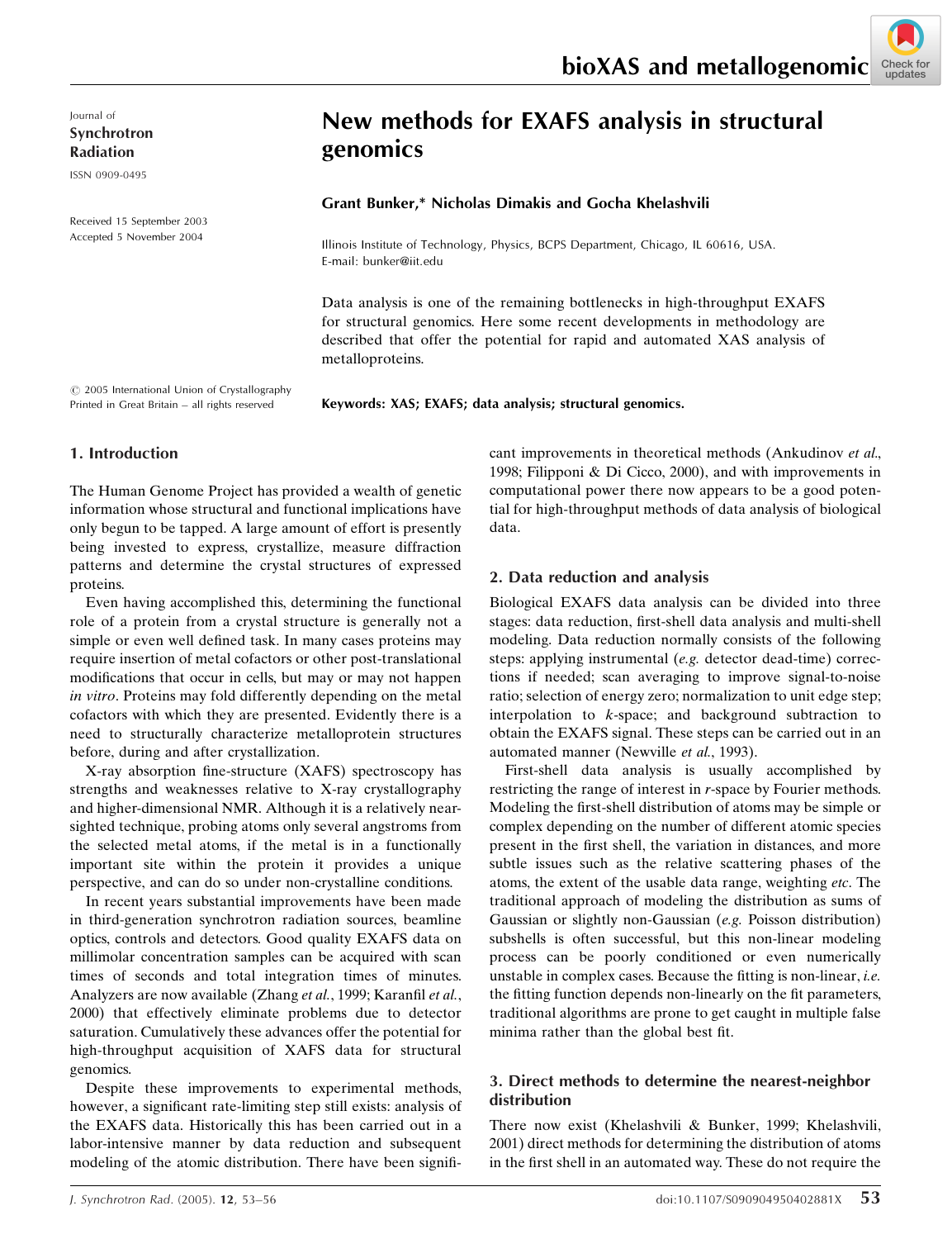analyst to assume a particular functional form of the distribution.

To a good approximation the strong single-scattering signals can be separated from the weak first-shell multiple-scattering signals based on their path length. Reconstruction of the interatomic distance distribution amounts to solving a set of linear equations, which by virtue of their linearity have a single global minimum. However, the solution is numerically unstable unless other sufficient constraints or a priori information are included. This inverse problem [reconstruction of the radial distribution function (RDF) from the experimental EXAFS data] can be `regularized' (made stable) by inclusion of smoothness constraints, and normalization constraints if appropriate. Early work (Babanov et al., 1981) introduced regularization methods to EXAFS analysis. Recently this approach has been extended (Khelashvili & Bunker, 2004; Babanov, 2004) to automate the choice of regularization parameters and also to generate error bars for the generated RDFs.

By way of illustration we consider a notoriously (Clark-Baldwin et al., 1998) ill-behaved experimental situation that occurs in XAFS when nitrogen or oxygen (e.g. His or Asp/ Glu) ligands are simultaneously present with sulfur  $(e.g.,)$ cysteine) ligands in some unknown configuration. The difficulty lies in the fact that the phases of the N/O and S signals are approximately  $180^{\circ}$  out of phase over the data range, so that, in the fitting process, S atoms appear roughly as 'antinitrogen/oxygen'. This results in destructive interference and a high degree of parameter correlation between the coordination numbers for  $N$  and  $S$  if both are allowed to float, as well as exacerbating the usual correlation between the Debye-Waller factors (DWF) and coordination numbers. This is one of many cases in which a good understanding of the non-linear fitting problem is needed. Unacceptable results will be obtained if traditional methods are automatically (or naively) used.

Fig. 1 shows a calculated spectrum for a situation in which there are four N atoms at 2.00  $\AA$  and two S atoms at 2.20  $\AA$ , with random noise added to simulate experimental noise in the data. The single-scattering amplitudes and phases for nitrogen and sulfur were generated using FEFF8.0 (Ankudinov et al., 1998). The synthetic noise was generated so as to



#### Figure 1

EXAFS spectrum for four N atoms at 2.00 Å,  $\sigma^2 = 0.003$  Å<sup>2</sup>, and two S atoms at 2.20 Å,  $\sigma^2 = 0.005 \text{ Å}^2$ , calculated using FEFF8.0 and with simulated noise.

increase in proportion  $k^3$ , with a maximum value of 0.5 at  $k =$ 16. The projected Tikhonov Landweber-Friedman (PTLF) regularization method was then used to invert the data into two RDFs, one for nitrogen and one for sulfur. This automated direct method does not assume any particular functional form of the RDFs and it also handles well distributions that include non-Gaussian disorder. Fig. 2 shows the reconstructed RDFs with error bars that are estimated by the method. The integrals of the RDFs yield the correct coordination numbers of four N and two S and distances, even without imposing any other constraints on the RDFs. Including a priori information, if available (e.g. total coordination number of six), reduces the error bars further. The primary limitation at this point is that the approach is limited to single-scattering analysis.

In the context of structural genomics, the PTLF XAFS method affords the possibility of automatically determining the distributions of mixed nearest-neighbor atoms, such as oxygen/nitrogen versus sulfur ligands in a relatively high throughput mode. This nearest-neighbor information can be used to supplement and cross-check results from X-ray crystallography and NMR, and to check for correct metal insertion and folding of the protein before crystallization.

Inclusion of information from atoms beyond the nearest coordination shell can be very illuminating for structure determination by XAFS. For example, it is well known that multiple scattering from second- and third-shell atoms of the imidazole ring of coordinated histidine residues contributes characteristic features to the EXAFS spectra. More than two decades ago this was used to determine the presence and geometry of coordinated histidine residues in the iron site of



#### Figure 2

Radial distribution functions for  $(a)$  nitrogen and  $(b)$  sulfur as reconstructed by PTLF regularization.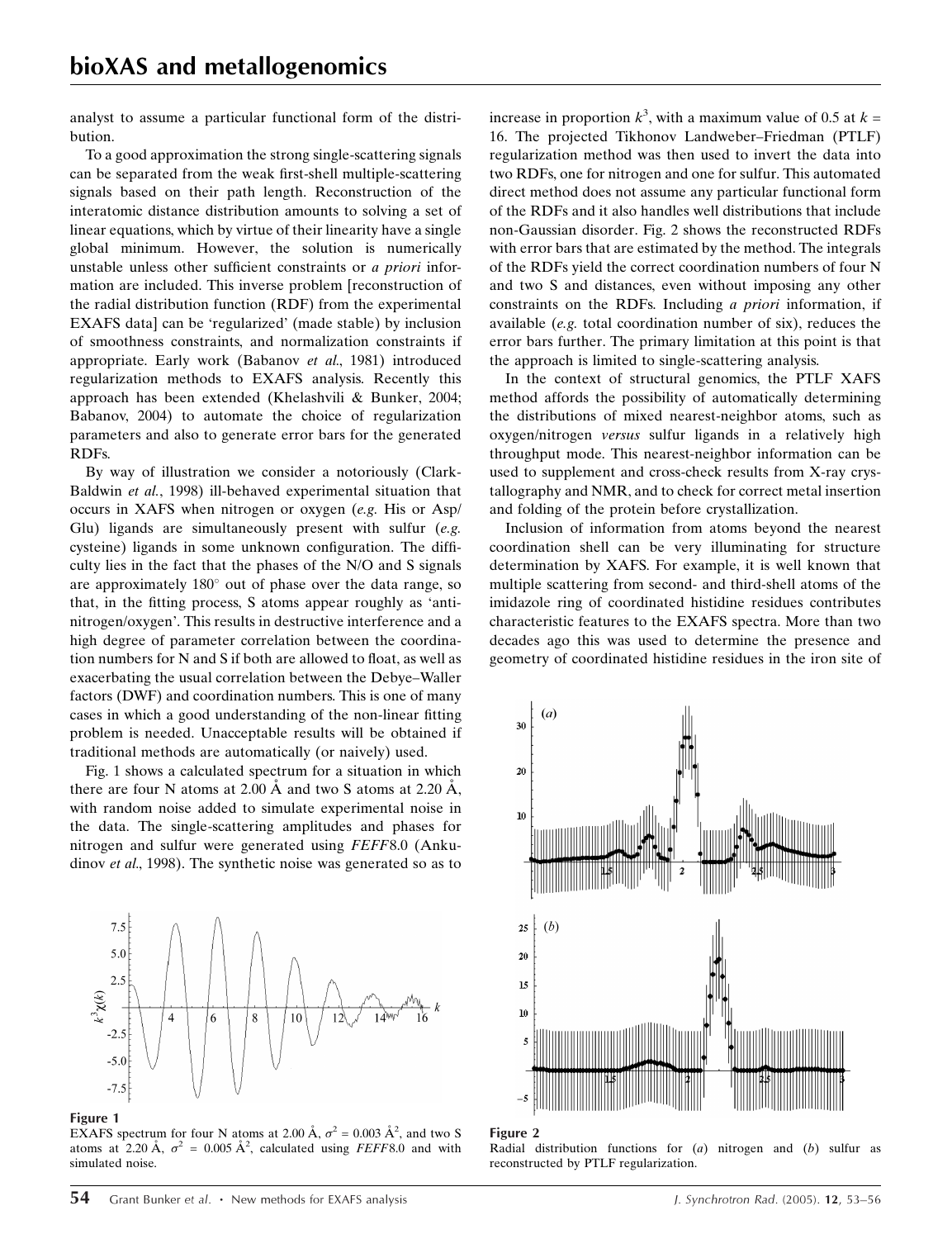photosynthetic reaction centers (Bunker et al., 1982), without benefit of any prior crystallographic analysis.

There is considerable information in the more distant coordination shells, but also much greater complexity. Multiple scattering (MS) of the photoelectron must be explicitly considered in most cases; unlike single scattering, multiple scattering depends on the three-dimensional geometry of the metal site. Fortunately in recent years there has been excellent progress in developing programs to theoretically calculate MS XAFS spectra, taking as input a known or hypothetical three-dimensional structure. These theoretical calculations can be used to fit experimental data and determine structures, provided the effects of vibrations on the spectra are also accurately accounted for.

Vibrational effects are often described in terms of the EXAFS DWFs, which are similar to but distinct from the analogous quantities in X-ray diffraction. EXAFS DWFs depend on the mean square variation of the path length for all important multiple-scattering paths. These can number in the hundreds, so that it may be impossible to fit them without exceeding the limited information content of the data. If the force constants for relevant bonds can be accurately determined by alternative means, or are sufficiently few in number that they can be treated as floating variables, it is possible to directly fit the EXAFS data.

In practice, the parameters have often been specified in an ad hoc manner by making plausible estimates of the DWFs and verifying that they give good results on known test cases. This is not a very satisfactory procedure, however, and better alternatives are desirable. Dimakis and Bunker (Dimakis et al., 1999; Dimakis & Bunker, 2001) have explored this issue and have recently found that calculating the force constants by density functional theory (DFT) can prove multiple-scattering DWFs that are reliable and accurate. The force `constants' are rather strongly dependent on bond length, being dependent on chemistry, and tabulated force constants were insufficient for the purpose. The DWFs of all important paths have been mapped out for histidine, cysteine and carboxylate residues as a function of interatomic bond length, angle (as necessary) and sample temperature. Structures such as Zn tetraimidazole, as shown in Fig. 3, are accurately calculated from first principles with no free parameters.

One essential point is that in this approach the laborious DFT calculations need to be performed and parameterized only once, and the results can then be reconstructed rapidly and easily for use in fitting experimental data. As of the third quarter of 2003, tables are presently available for Zn sites, Cu sites are presently being parameterized, and the other firstrow transition-metal sites are planned, contingent on funding.

Another key point is that it is possible (Dimakis & Bunker, 2002) to model the spectra on a group-by-group basis, i.e. apart from scattering through the central metal atom the intergroup multiple scattering is negligible to a first approximation and only intra-group scattering is included. This is important because it is presently not practical to calculate the vibrational dynamics of the whole metal active site by DFT for all hypothetical conformations.





Structure of Zn tetraimidazole, test case for ab initio Debye-Waller calculations (Dimakis et al., 1999; Dimakis & Bunker, 2001).

#### 4. Inverse problem for multishell modeling

The foregoing section describes one viable approach to the DWF problem in the multiple-scattering fitting of biological XAFS data. There may be other viable approaches, but it is clear that the technical infrastructure can be put in place for rapid multi-shell calculation of accurate EXAFS spectra, including vibrational effects. This 'forward problem' (calculating the spectrum accurately if the structure is known) is only part of the problem, however. Data analysis requires solution of the inverse problem: determining the structure from the data.

The inverse problem is actually not well posed. In general there may be multiple structures that are consistent with the data, within the experimental (and computational) uncertainties. The analyst's job is to identify and describe the entire range of structural models that are consistent with the data, within the errors. Well chosen a priori information and constraints can be vital for excluding unphysical solutions and for stabilizing the inversion. A multiple-scattering generalization regularization procedure for single-scattering analysis has not yet been developed, so indirect methods, e.g. nonlinear fitting, must presently be used.

Fortunately there are advances in this area as well. Simple yet powerful algorithms are available for global minimization that can exploit the inexpensive computational power provided by parallel computers. The simplest approach involves job farming of conventional minimization algorithms with different randomly selected starting values. Different starting values may result in minimization into either the same or different local minima, and these `attractors' within the parameter space can be mapped out and characterized according to their goodness of fit. This generally involves many function evaluations. However, with a number of modern inexpensive computers, rapid solution of unknown structures is possible because the approach is inherently parallel and asynchronous and requires only moderate-bandwidth interconnects between the computers. Other parallel